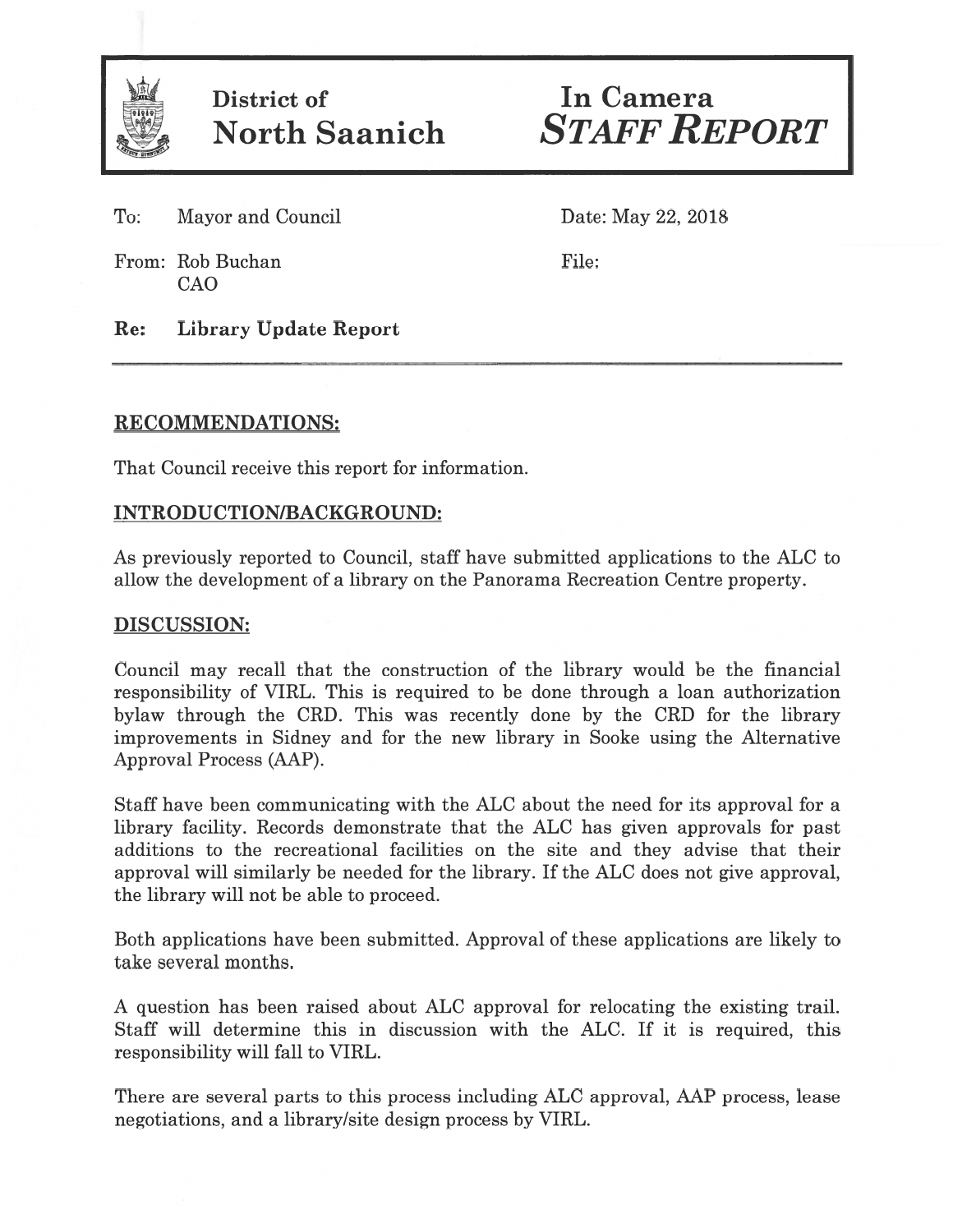The ALC process is likely to take <sup>a</sup> number of months and if they do not give approval that would stop the library from proceeding unless there was <sup>a</sup> successful reapplication.

Staff have advised the PRC that until there is an ALC decision, it is premature to proceed with any new lease agreemen<sup>t</sup> and that, should it be necessary, the District will authorize the granting of <sup>a</sup> license of occupation to the CRD to ensure the facilities have <sup>a</sup> suitable tenure until the lease is finalized.

The AAP will also take time. Once the CRD decides to proceed and if it is approved, the final decision to proceed with the library will still rest with North Saanich Council and VIRL.

## LEGAL IMPLICATIONS:

There are statutory provisions that will need to be followed in regard to ALC approval, the VIRL loan authorization reques<sup>t</sup> with the CRD, and land disposal (fee simple or lease) agreements.

## CONSULTATIONS:

There have been many consultations on the library proposal. Here is <sup>a</sup> summary.

When the current lease was negotiated in 2013, North Saanich staff consulted with the Panorama Senior Manager about including <sup>a</sup> provision in the new lease that would allow North Saanich to have <sup>a</sup> separate recreational facility on the property. The Senior Manager at the time had no concerns with this provision.

Since that initial consultation and decision in 2013, there have been many additional communications and consultations including:

- 1. May 12, 2014 North Saanich received <sup>a</sup> presentation at COW by VIRL Director regarding library needs for North Saanich/Sidney. We were informed that the area was significantly underserved by library services.
- 2. September 2014 The North Saanich newsletter included general information to residents about library needs for the District and asking for resident input on any areas of concern.
- 3. May 28, 2015 North Saanich administration met with the PRC administration to look at and discuss the possibility of <sup>a</sup> library being constructed in the North West location of the property. The PRC staff were very positive and supportive of this proposal.
- 4. May 28, 2015 North Saanich gave <sup>a</sup> presentation to PRC with Rosemary Bonnano, Executive Director of VIRL, regarding possible location for new library at Panorama site.